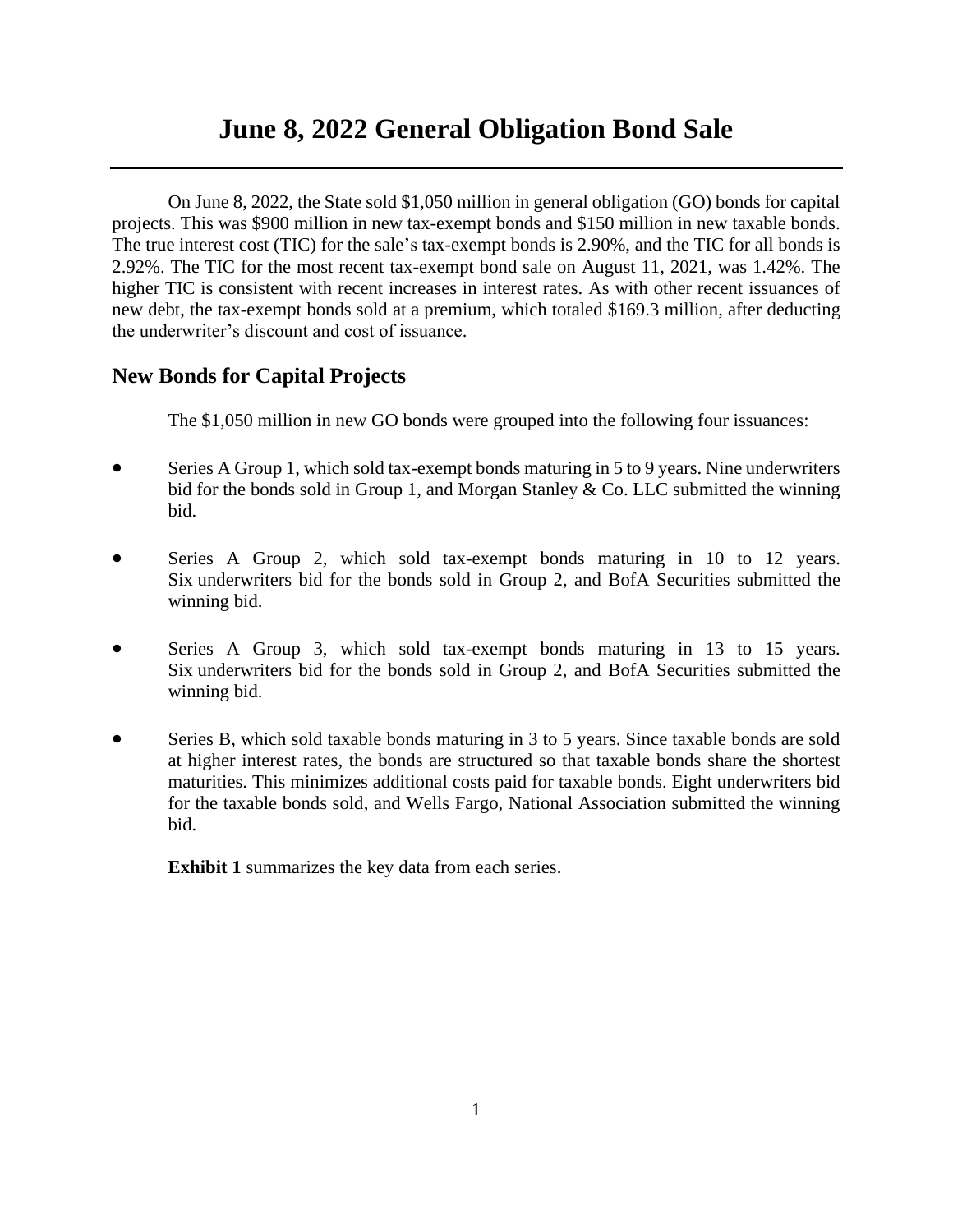# **Exhibit 1 New Taxable and Tax-exempt Bonds June 8, 2022 (\$ in Thousands)**

| <b>Description</b> | <b>Tax Status</b> | <b>Bidders</b> | <b>True</b><br><b>Interest</b><br>Cost | Average<br><b>Maturity</b><br>In Years | <b>Amount</b><br><b>Sold</b> | <b>Net</b><br>Premium <sup>1</sup><br>(Discount) |
|--------------------|-------------------|----------------|----------------------------------------|----------------------------------------|------------------------------|--------------------------------------------------|
| Series A Group 1   | Tax-exempt        | 9              | 2.33%                                  | 7.19                                   | \$335,180                    | \$58,751                                         |
| Series A Group 2   | Tax-exempt        | 6              | 2.83%                                  | 10.97                                  | 261,780                      | 53,202                                           |
| Series A Group 3   | Tax-exempt        | 6              | 3.30%                                  | 13.97                                  | 303,040                      | 57.312                                           |
| Series B           | Taxable           | 8              | 3.18%                                  | 3.70                                   | 150,000                      | $-269$                                           |

<sup>1</sup> Net premium (Discount) deducts underwriters' discount and cost of issuance.

Source: Public Resources Advisory Group

The State generally issues GO bonds twice a year, the first in February or March and the second in July or August. With the retirement of Treasurer Nancy Kopp and the election of Delegate Dereck E. Davis as the new Treasurer in December 2021, the decision was made to consolidate the planned winter and summer bond sales for 2022 into one sale.

#### **Sharp Increases in State and Municipal Bond Interest Rates**

The Department of Legislative Services' (DLS) annual sum of least squares analysis of each GO bond sales' TIC suggests that the primary factor influencing the TIC is market interest rates. Interest rates have increased sharply in recent months, thus increasing this bond sale's TIC. **Exhibit 2** shows the strength of the link between interest rates and the TIC of Maryland bond sales. A common measure of state and municipal bonds' interest rates, The Bond Buyer 20-Bond Index, showed interest rates increasing 94 basis points (2.53% to 3.47%) from March 17, 2022, to May 19, 2022. Since peaking, interest rates declined by 44 basis points (3.47% to 3.03%) in the weeks before the bond sale. Even at 3.03%, interest rates are substantially higher than projected in February 2022. Forecasts of 10-year U.S. Treasury notes from Moody's Analytics and IHS Markit expected interest rates to increase but only by 20 basis points (from 1.97% to 2.17%). DLS uses these forecasts to evaluate whether bond sale premiums assumed in the budget are reasonable. There is an inverse relationship between interest rates and the amount of premiums; as interest rates increase, premiums decrease. Since interest rates are substantially higher than projected, premiums are less than previously estimated.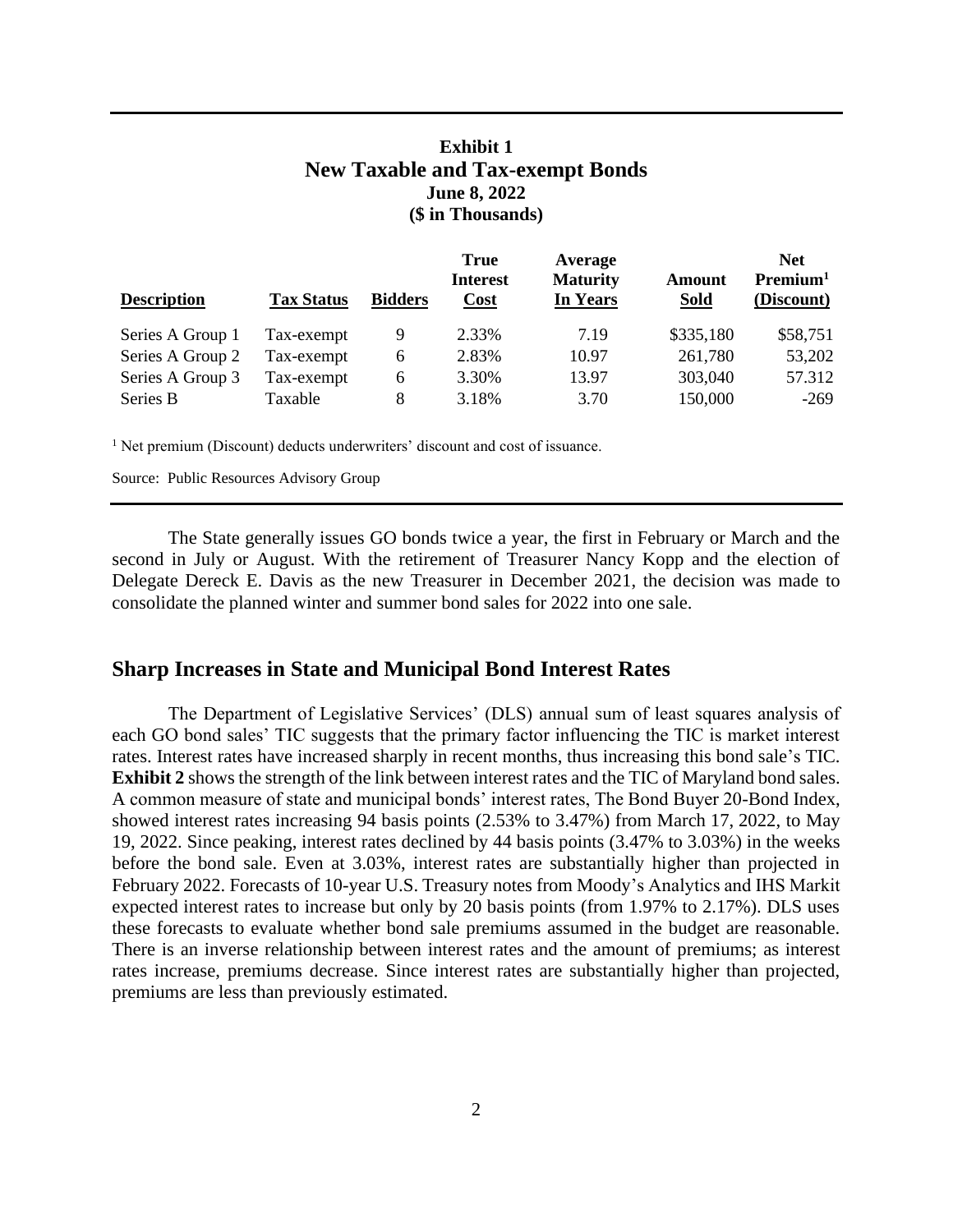

**Exhibit 2**

Note: The most recent published data for The Bond Buyer 20–Bond Index is June 3, 2022, five days before the bond sale.

Source: The Bond Buyer; Public Resources Advisory Group; Department of Legislative Services

# **Capital and Operating Budget Impacts**

This bond sale realized \$169 million in premiums that can support operating or capital projects. As shown in **Exhibit 3**, DLS estimates that remaining fiscal 2022 as well as fiscal 2023 commitments supported by bond sale premiums total \$415 million. Premiums from this bond sale reduce the remaining commitments to \$246 million.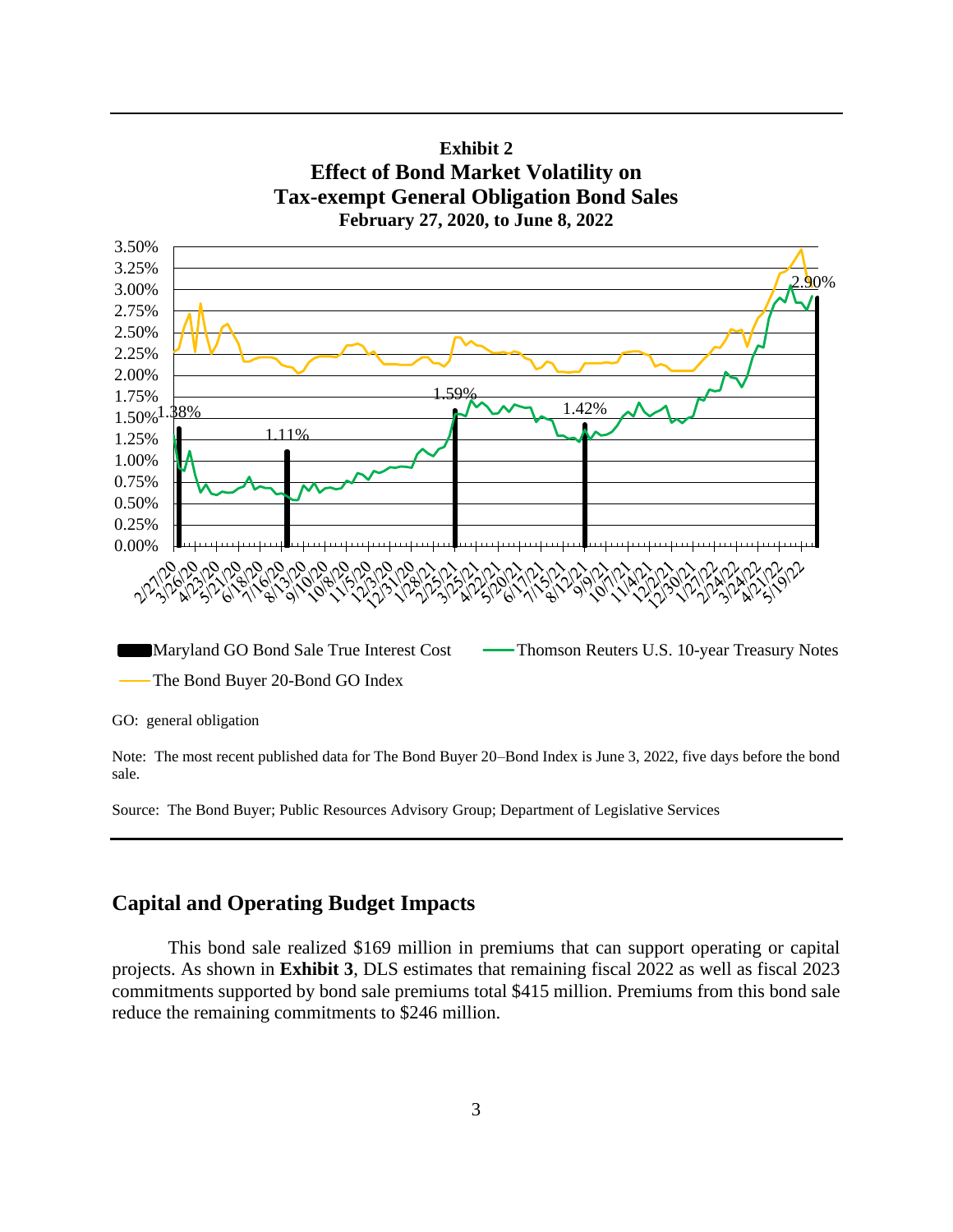# **Exhibit 3 Summary of General Obligation Bond Sale June 8, 2022 (\$ in Millions)**

| <b>Bond Sale Premiums (Net of Expenses)</b>  | \$169     |
|----------------------------------------------|-----------|
| <b>Commitments</b>                           |           |
| Fiscal 2022 Debt Service                     | $-$ \$88  |
| Fiscal 2022 Capital Projects                 | $-16$     |
| Fiscal 2023 Debt Service                     | $-51$     |
| Fiscal 2023 Capital Projects                 | $-260$    |
| <b>Total Commitments</b>                     | $-$ \$415 |
| <b>Fiscal 2023 Shortfall after Bond Sale</b> | $-$ \$246 |

Source: Public Research Advisory Group; Department of Budget and Management; Department of Legislative Services

Another bond sale is scheduled for winter 2023. DLS estimates that, if market conditions for the winter sale are similar to the June 2022 bond sale and \$450 million in tax-exempt bonds are issued, the sale will realize \$85 million in premiums. DLS cautions that market conditions could be quite different, so the premiums realized could vary substantially. But even if the State receives substantial premiums in the winter sale, they would be well short of meeting commitments. It appears likely that substantial deficiency appropriations or GO bond authorizations will be required to meet these commitments.

### **Maryland Bonds Rated AAA-stable**

With respect to Maryland, the rating agencies identified the following strengths:

- *Wealth and Income Levels:* All rating agencies commented that Maryland's per capita personal income is among the highest in the nation. Moody's Investors Service and Standard & Poor's (S&P) Global Ratings note that Maryland's 2021 per capita personal income is 109% of the U.S. average.
- *Broad and Diverse Economy:* Strengths include abundant higher education and research institutions; proximity to the nation's capital; transportation facilities such as the Port of Baltimore; and a concentration of employment in higher-paying sectors such as business services, education and health services, and government.